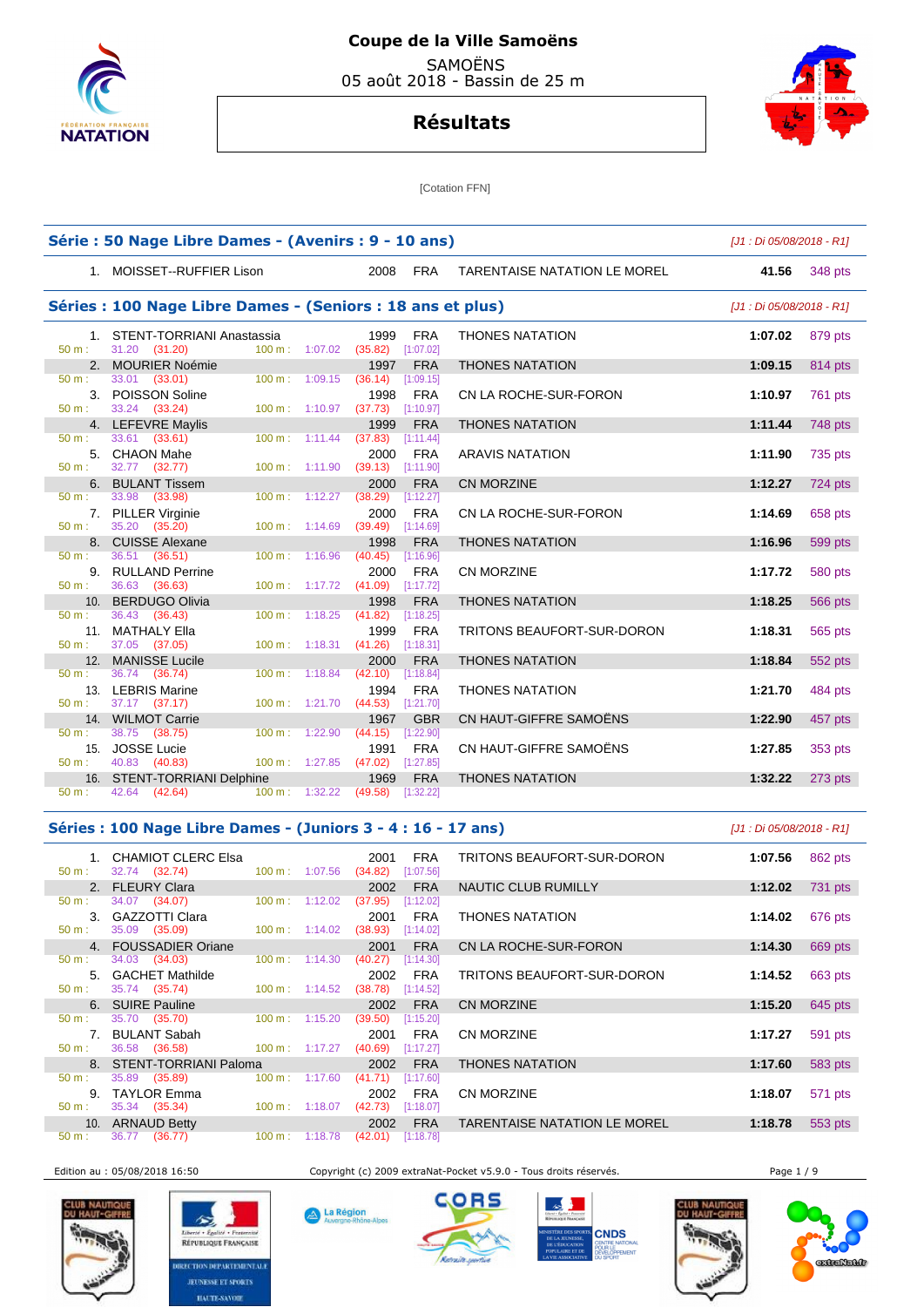



|                                                                                                | (Suite) Séries : 100 Nage Libre Dames - (Juniors 3 - 4 : 16 - 17 ans) |                                             |                           |                                          |                                      |                            | [J1 : Di 05/08/2018 - R1] |         |
|------------------------------------------------------------------------------------------------|-----------------------------------------------------------------------|---------------------------------------------|---------------------------|------------------------------------------|--------------------------------------|----------------------------|---------------------------|---------|
| $50 \text{ m}$ :                                                                               | 11. PERRIER Romane<br>35.37 (35.37)                                   |                                             |                           | 2002<br>100 m: 1:18.80 (43.43) [1:18.80] | FRA                                  | <b>CN MORZINE</b>          | 1:18.80                   | 553 pts |
|                                                                                                | 12. ALBERTINO Candice                                                 |                                             |                           | 2002                                     | <b>FRA</b>                           | <b>THONES NATATION</b>     | 1:19.48                   | 536 pts |
| $50 \text{ m}$ :<br>$50 \text{ m}$ :                                                           | 36.43 (36.43)<br>13. PEREZ Jeanne<br>36.61 (36.61)                    | $100 \text{ m}$ : 1:20.32                   | $100 \text{ m}: 1:19.48$  | (43.05)<br>2002<br>$(43.71)$ [1:20.32]   | [1:19.48]<br><b>FRA</b>              | <b>THONES NATATION</b>     | 1:20.32                   | 516 pts |
|                                                                                                | 14. MOURIER Salomé                                                    |                                             |                           | 2002                                     | <b>FRA</b>                           | <b>THONES NATATION</b>     | 1:21.69                   | 484 pts |
| $50 \text{ m}$ :                                                                               | 38.64 (38.64)                                                         | $100 \text{ m}$ : 1:21.69                   |                           | $(43.05)$ [1:21.69]                      |                                      |                            |                           |         |
| $50 m$ :                                                                                       | 15. ANNAERT Alexane<br>37.41 (37.41)                                  | 100 m : 1:24.41                             |                           | 2002<br>$(47.00)$ [1:24.41]              | FRA                                  | <b>THONES NATATION</b>     | 1:24.41                   | 424 pts |
|                                                                                                | 16. STENT-TORRIANI Cassandra                                          |                                             |                           | 2001                                     | <b>FRA</b>                           | <b>THONES NATATION</b>     | 1:25.55                   | 400 pts |
| $50 \text{ m}$ :<br>50 m:                                                                      | 39.20 (39.20)<br>17. RASERA Louise<br>40.42 (40.42)                   | $100 \text{ m}$ : 1:28.03                   | $100 \text{ m}: 1:25.55$  | (46.35)<br>2001<br>$(47.61)$ [1:28.03]   | [1:25.55]<br><b>FRA</b>              | <b>CN MORZINE</b>          | 1:28.03                   | 350 pts |
|                                                                                                | 18. DEMOTZ Chloe                                                      |                                             |                           | 2001                                     | <b>FRA</b>                           | NAUTIC CLUB RUMILLY        | 1:29.23                   | 327 pts |
| $50 \text{ m}$ :<br>50 m:                                                                      | 42.47 (42.47)<br>19. AGNANS Rose<br>40.90 (40.90)                     | $100 \text{ m}$ : 1:29.23<br>100 m: 1:29.88 |                           | (46.76)<br>2002<br>(48.98)               | [1:29.23]<br><b>FRA</b><br>[1:29.88] | <b>THONES NATATION</b>     | 1:29.88                   | 315 pts |
|                                                                                                | 20. DUTT Constance                                                    |                                             |                           | 2001                                     | <b>FRA</b>                           | CN HAUT-GIFFRE SAMOËNS     | 1:30.84                   | 297 pts |
| $50 m$ :                                                                                       | 42.72 (42.72)                                                         |                                             | $100 \text{ m}$ : 1:30.84 | (48.12)                                  | [1:30.84]                            |                            |                           |         |
| $\frac{1}{2} \left( \frac{1}{2} \right) \left( \frac{1}{2} \right) \left( \frac{1}{2} \right)$ | <b>GUILLOT Elsa</b>                                                   |                                             |                           | 2001                                     | <b>FRA</b>                           | CN HAUT-GIFFRE SAMOËNS     | <b>DNS</b> dec            |         |
| $\cdots$                                                                                       | ZELLWEGER Lucie                                                       |                                             |                           | 2002                                     | <b>FRA</b>                           | TRITONS BEAUFORT-SUR-DORON | <b>DNS</b>                |         |

## **Séries : 100 Nage Libre Dames - (Juniors 1 - 2 : 14 - 15 ans)** [J1 : Di 05/08/2018 - R1]

| $50 m$ :         | 1. PILLER Stéphanie<br>30.09 (30.09) |                           | $100 \text{ m}: 1:03.43$ | <b>FRA</b><br>2003<br>(33.34)<br>[1:03.43] | CN LA ROCHE-SUR-FORON        | 1:03.43 | 993 pts |
|------------------|--------------------------------------|---------------------------|--------------------------|--------------------------------------------|------------------------------|---------|---------|
|                  | 2. ARENS Cléo                        |                           |                          | <b>FRA</b><br>2003                         | <b>CN MORZINE</b>            | 1:08.83 | 824 pts |
| $50 \text{ m}$ : | 32.32 (32.32)                        | $100 \text{ m}$ : 1:08.83 |                          | (36.51)<br>[1:08.83]                       |                              |         |         |
|                  | 3. JEFFERIES Molly                   |                           |                          | 2003<br><b>FRA</b>                         | <b>CN MORZINE</b>            | 1:11.68 | 741 pts |
| 50 m:            | 34.29 (34.29)                        | $100 \text{ m}: 1:11.68$  |                          | (37.39)<br>[1:11.68]                       |                              |         |         |
| 4 <sup>1</sup>   | <b>DILLIES Salomé</b>                |                           |                          | <b>FRA</b><br>2004                         | <b>CN MORZINE</b>            | 1:13.10 | 701 pts |
| $50 \text{ m}$ : | 33.99 ( <b>33.99</b> )               | $100 \text{ m}: 1:13.10$  |                          | (39.11)<br>[1:13.10]                       |                              |         |         |
|                  | 5. TELLIEZ Eloise                    |                           |                          | <b>FRA</b><br>2004                         | ARAVIS NATATION              | 1:18.41 | 562 pts |
| 50 m:            | 37.00 (37.00)                        | 100 m: 1:18.41            |                          | (41.41)<br>[1:18.41]                       |                              |         |         |
|                  | 6. NEVEU Adèle                       |                           |                          | 2003<br><b>FRA</b>                         | TARENTAISE NATATION LE MOREL | 1:20.75 | 506 pts |
| $50 \text{ m}$ : | 39.52 (39.52)                        | $100 \text{ m}: 1:20.75$  |                          | (41.23)<br>[1:20.75]                       |                              |         |         |
|                  | 7. CHAMIOT-CLERC Coline              |                           |                          | 2003<br><b>FRA</b>                         | TRITONS BEAUFORT-SUR-DORON   | 1:20.89 | 503 pts |
| $50 \text{ m}$ : | 39.16 (39.16)                        | $100 \text{ m}$ : 1:20.89 |                          | (41.73)<br>[1:20.89]                       |                              |         |         |
|                  | 8. MELQUIOND Léonie                  |                           |                          | 2004<br><b>FRA</b>                         | NAUTIC CLUB RUMILLY          | 1:22.46 | 467 pts |
| $50 m$ :         | 41.02 (41.02)                        | $100 \text{ m}$ : 1:22.46 |                          | (41.44)<br>[1:22.46]                       |                              |         |         |
|                  | 9. COLLOMBAR Loan                    |                           |                          | FRA<br>2003                                | <b>CN MORZINE</b>            | 1:26.08 | 389 pts |
| $50 \text{ m}$ : | 40.72 (40.72)                        | $100 \text{ m}$ : 1:26.08 |                          | [1:26.08]<br>(45.36)                       |                              |         |         |
|                  | 10. VARESANO Loan                    |                           |                          | <b>FRA</b><br>2004                         | NAUTIC CLUB RUMILLY          | 1:29.91 | 314 pts |
| $50 \text{ m}$ : | 42.19 (42.19)                        | $100 \text{ m}$ : 1:29.91 |                          | (47.72)<br>[1:29.91]                       |                              |         |         |
|                  | 11. LEGON Milena                     |                           |                          | 2003<br><b>FRA</b>                         | ARAVIS NATATION              | 1:33.72 | 248 pts |
| $50 \text{ m}$ : | 43.74 (43.74)                        | $100 \text{ m}$ : 1:33.72 |                          | (49.98)<br>[1:33.72]                       |                              |         |         |
| 12.              | <b>DUNOYER Aurélie</b>               |                           |                          | <b>FRA</b><br>2004                         | CN HAUT-GIFFRE SAMOËNS       | 1:34.44 | 236 pts |
| $50 m$ :         | 46.06 (46.06)                        | $100 \text{ m}: 1:34.44$  |                          | (48.38)<br>[1:34.44]                       |                              |         |         |
|                  |                                      |                           |                          |                                            |                              |         |         |

## **Séries : 100 Nage Libre Dames - (Jeunes 3 : 13 ans)** [J1 : Di 05/08/2018 - R1]

| $50 m$ :         | 1. MOISSET--RUFFIER Sidonie<br>35.30 (35.30) | $100 \text{ m}: 1:11.96$ | <b>FRA</b><br>2005<br>[1:11.96]<br>(36.66) | <b>TARENTAISE NATATION LE MOREL</b> | 1:11.96 | 733 pts |
|------------------|----------------------------------------------|--------------------------|--------------------------------------------|-------------------------------------|---------|---------|
|                  | 2. EASTLAKE Carly                            |                          | <b>GBR</b><br>2005                         | ARAVIS NATATION                     | 1:17.66 | 581 pts |
| $50 m$ :         | 35.68 (35.68)                                | $100 \text{ m}: 1:17.66$ | [1:17.66]<br>(41.98)                       |                                     |         |         |
| 3.               | <b>DELERCE Mathilde</b>                      |                          | <b>FRA</b><br>2005                         | CN MORZINE                          | 1:19.14 | 545 pts |
| $50 \text{ m}$ : | 37.35 (37.35)                                | $100 \text{ m}: 1:19.14$ | [1:19.14]<br>(41.79)                       |                                     |         |         |
|                  | 4. SANDFORD Keira                            |                          | <b>GBR</b><br>2005                         | CN MORZINE                          | 1:19.33 | 540 pts |
| 50 m :           | 37.25 (37.25)<br>$100 \text{ m}$ :           | 1:19.33                  | [1:19.33]<br>(42.08)                       |                                     |         |         |





Edition au : 05/08/2018 16:50 Copyright (c) 2009 extraNat-Pocket v5.9.0 - Tous droits réservés. Page 2 / 9

A La Région







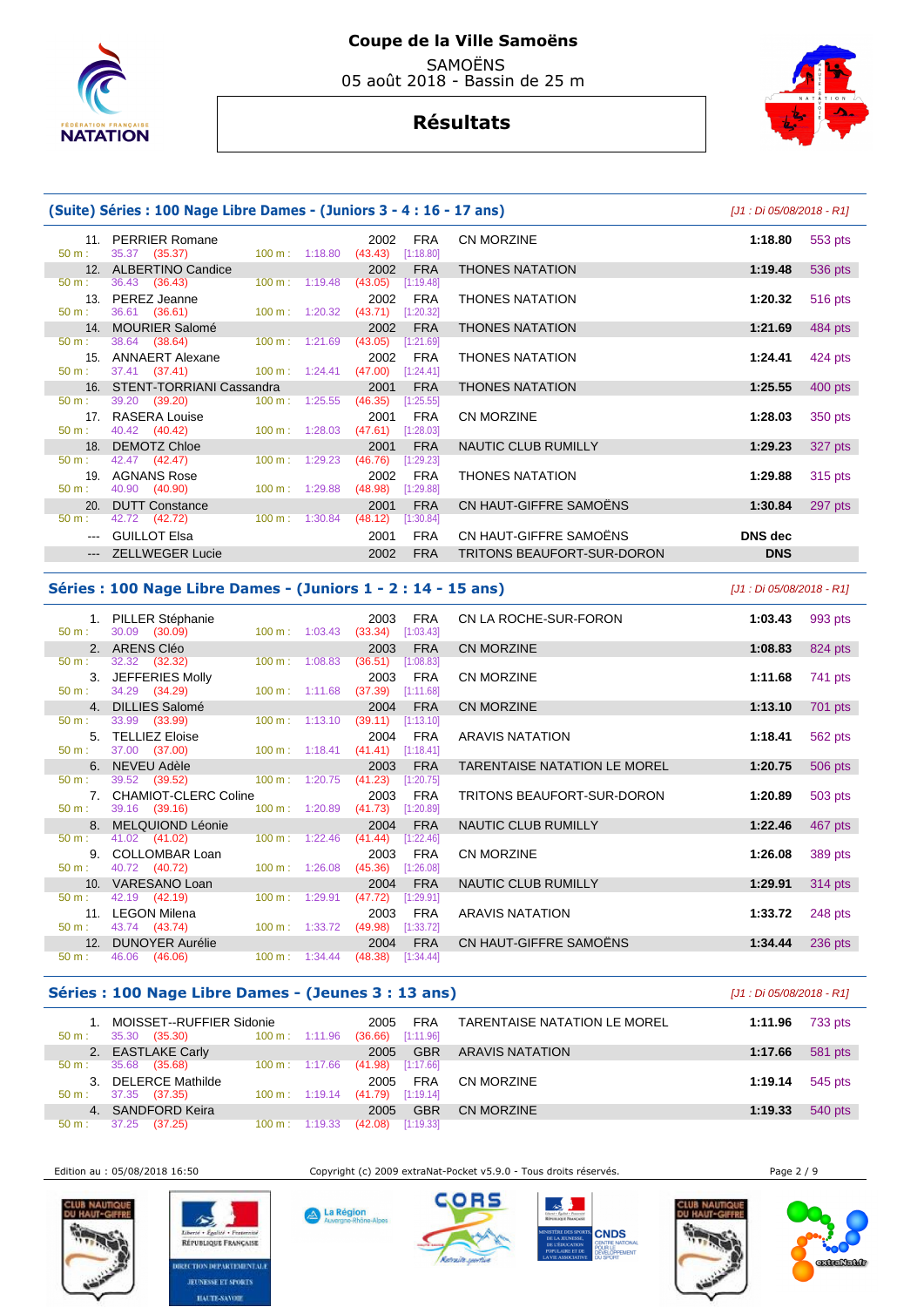



|          | (Suite) Séries : 100 Nage Libre Dames - (Jeunes 3 : 13 ans) |                          |                          |                 |                         |                            | [J1 : Di 05/08/2018 - R1] |           |
|----------|-------------------------------------------------------------|--------------------------|--------------------------|-----------------|-------------------------|----------------------------|---------------------------|-----------|
| $50 m$ : | 5. CHOMAT Louison<br>39.72 (39.72)                          | $100 \text{ m}: 1:23.80$ |                          | 2005<br>(44.08) | <b>FRA</b><br>[1:23.80] | CN LA ROCHE-SUR-FORON      | 1:23.80                   | 437 pts   |
|          | 6. BLANC BOUJON Juliette                                    |                          |                          | 2005            | <b>FRA</b>              | EVIAN SPORTS NATATION      | 1:25.81                   | 395 pts   |
| $50 m$ : | 40.55 (40.55)                                               | $100 \text{ m}: 1:25.81$ |                          | (45.26)         | [1:25.81]               |                            |                           |           |
|          | 7. JEFFERIES Mathilde                                       |                          |                          | 2005            | <b>FRA</b>              | CN MORZINE                 | 1:26.42                   | 382 pts   |
| $50 m$ : | 40.35 (40.35)                                               |                          | $100 \text{ m}: 1:26.42$ | (46.07)         | $[1:26.42]$             |                            |                           |           |
|          | 8. ARENS Maud                                               |                          |                          | 2005            | <b>FRA</b>              | CN MORZINE                 | 1:29.79                   | 316 pts   |
| $50 m$ : | 42.21 (42.21) 100 m : 1:29.79                               |                          |                          | (47.58)         | [1:29.79]               |                            |                           |           |
|          | 9. BLANC DEROO Sarahlouise                                  |                          |                          | 2005            | <b>FRA</b>              | TRITONS BEAUFORT-SUR-DORON | 1:30.51                   | 303 pts   |
| $50 m$ : | 43.04 (43.04) 100 m : 1:30.51                               |                          |                          | (47.47)         | [1:30.51]               |                            |                           |           |
|          | 10. DELAJOD Sandye                                          |                          |                          | 2005            | <b>FRA</b>              | CN LA ROCHE-SUR-FORON      | 1:37.01                   | 197 pts   |
| $50 m$ : | 41.61 (41.61)                                               | $100 \text{ m}: 1:37.01$ |                          | (55.40)         | [1:37.01]               |                            |                           |           |
|          | 11. PYTHON CURT Caroline                                    |                          |                          | 2005            | <b>FRA</b>              | TRITONS BEAUFORT-SUR-DORON | 1:37.96                   | $183$ pts |
| 50 m:    | 44.96 (44.96)                                               | $100 \text{ m}: 1:37.96$ |                          | (53.00)         | [1:37.96]               |                            |                           |           |
|          | 12. CLIVIO Pauline                                          |                          |                          | 2005            | <b>FRA</b>              | CN LA ROCHE-SUR-FORON      | 1:38.56                   | $175$ pts |
| $50 m$ : | 45.93 (45.93)                                               | $100 \text{ m}$ :        | 1:38.56                  | (52.63)         | [1:38.56]               |                            |                           |           |
| 13.      | LANSARD Audrey                                              |                          |                          | 2005            | FRA                     | NAUTIC CLUB RUMILLY        | 2:03.42                   | 1 pt      |
| $50 m$ : | (56.54)<br>56.54                                            | $100 \text{ m}: 2:03.42$ |                          | (1:06.88)       | [2:03.42]               |                            |                           |           |
|          |                                                             |                          |                          |                 |                         |                            |                           |           |

## **Séries : 100 Nage Libre Dames - (Jeunes 2 : 12 ans)** [J1 : Di 05/08/2018 - R1]

|                  | 1. NECIOLLI Candice                        |                           |         | 2006              | <b>FRA</b>              | TRITONS BEAUFORT-SUR-DORON          | 1:17.53 | 584 pts |
|------------------|--------------------------------------------|---------------------------|---------|-------------------|-------------------------|-------------------------------------|---------|---------|
| $50 m$ :         | 38.42 (38.42)                              | $100 \text{ m}: 1:17.53$  |         | (39.11)           | [1:17.53]               |                                     |         |         |
|                  | 2. CHEDAL Julie                            |                           |         | 2006              | <b>FRA</b>              | TARENTAISE NATATION LE MOREL        | 1:21.20 | 496 pts |
| $50 m$ :         | 40.39 (40.39)                              | $100 \text{ m}: 1:21.20$  |         | (40.81)           | [1:21.20]               |                                     |         |         |
|                  | 3. GARDILLON Juliette                      |                           |         | 2006              | <b>FRA</b>              | <b>CN MORZINE</b>                   | 1:24.68 | 418 pts |
| $50 m$ :         | 40.56 (40.56)                              | $100 \text{ m}: 1:24.68$  |         | (44.12)           | [1:24.68]               |                                     |         |         |
|                  | 4. FRANCIS Léane                           |                           |         | 2006              | <b>FRA</b>              | CN LA ROCHE-SUR-FORON               | 1:24.80 | 416 pts |
| 50 m:            | 41.18 (41.18) 100 m: 1:24.80               |                           |         | (43.62)           | [1:24.80]               |                                     |         |         |
|                  | 5. LAMBERT DELRIEU Anaïs                   |                           |         | 2006              | <b>FRA</b>              | NAUTIC CLUB RUMILLY                 | 1:33.37 | 254 pts |
| $50 \text{ m}$ : | 44.53 (44.53)                              | $100 \text{ m}: 1:33.37$  |         | (48.84)           | [1:33.37]               |                                     |         |         |
|                  | 6. CHAPARD Melody                          |                           |         | 2006              | <b>FRA</b>              | <b>ARAVIS NATATION</b>              | 1:35.24 | 224 pts |
| $50 m$ :         | 43.60 (43.60)                              | $100 \text{ m}$ : 1:35.24 |         | (51.64)           | [1:35.24]               |                                     |         |         |
|                  | 7. COQUILLARD Pauline                      |                           |         | 2006              | <b>FRA</b>              | <b>CN MORZINE</b>                   | 1:35.28 | 223 pts |
| $50 m$ :         | 44.05 (44.05)                              | 100 m: 1:35.28            |         | (51.23)           | [1:35.28]               |                                     |         |         |
| $50 m$ :         | 8. FORESTIER Thelma                        | $100 \text{ m}: 1:43.36$  |         | 2006              | <b>FRA</b>              | <b>TARENTAISE NATATION LE MOREL</b> | 1:43.36 | 115 pts |
|                  | 50.52<br>(50.52)                           |                           |         | (52.84)           | [1:43.36]               |                                     |         |         |
|                  | 9. GRILLET Chloé                           |                           |         | 2006              | <b>FRA</b>              | NAUTIC CLUB RUMILLY                 | 1:46.01 | 87 pts  |
| $50 m$ :         | 48.55 (48.55)                              | $100 \text{ m}: 1:46.01$  |         | (57.46)           | [1:46.01]<br><b>FRA</b> | <b>ARAVIS NATATION</b>              | 2:08.00 |         |
|                  |                                            |                           |         |                   |                         |                                     |         |         |
| 50 m:            | 10. SARTORETTO Isalyne<br>(58.12)<br>58.12 | 100 m:                    | 2:08.00 | 2006<br>(1:09.88) | [2:08.00]               |                                     |         | 1 pt    |

|          | Série : 100 Nage Libre Dames - (Jeunes 1 : 11 ans) |                          |                                                        |                        | [J1 : Di 05/08/2018 - R1] |
|----------|----------------------------------------------------|--------------------------|--------------------------------------------------------|------------------------|---------------------------|
| $50 m$ : | EASTLAKE Yasmin<br>48.89 (48.89)                   | $100 \text{ m}: 1:40.57$ | <b>GBR</b><br>2007<br>$(51.68)$ [1:40.57]              | ARAVIS NATATION        | 1:40.57<br>148 $p$ ts     |
| $50 m$ : | MERMILLOD-BLONDIN Evie<br>48.98 (48.98)            |                          | <b>FRA</b><br>2007<br>100 m: 1:40.57 (51.59) [1:40.57] | <b>THONES NATATION</b> | 148 pts<br>1:40.57        |

| Série : 50 Dos Dames - (Avenirs : 9 - 10 ans) |  |
|-----------------------------------------------|--|
|-----------------------------------------------|--|

| MOISSET--RUFFIER Lison | 2008 | <b>FRA</b> | TARENTAISE NATATION LE MOREL | 51.03 |  |
|------------------------|------|------------|------------------------------|-------|--|
|                        |      |            |                              |       |  |

## **Séries : 50 Papillon Dames - (Seniors : 18 ans et plus)**  $[J1 : D1 : D1 : D1 : D1 : D2 : D3 : D4 : R1]$

|    | 1. CHAON Mahe                | 2000. | FRA        | ARAVIS NATATION       | 34.84 | 803 pts              |
|----|------------------------------|-------|------------|-----------------------|-------|----------------------|
|    | 2. POISSON Soline            | 1998  | <b>FRA</b> | CN LA ROCHE-SUR-FORON |       | <b>35.70</b> 757 pts |
| 3. | MOURIER Noémie               | 1997  | FRA        | THONES NATATION       | 36.30 | 726 pts              |
|    | 4. BULANT Tissem             | 2000  | <b>FRA</b> | CN MORZINE            |       | <b>36.34</b> 724 pts |
|    | 5. STENT-TORRIANI Anastassia | 1999  | <b>FRA</b> | THONES NATATION       |       | <b>36.54</b> 714 pts |

 **Edition au : 05/08/2018 16:50 Copyright (c) 2009 extraNat-Pocket v5.9.0 - Tous droits réservés. Page 3 / 9** 



**Série : 50 Dos Dames - (Avenirs : 9 - 10 ans)** [J1 : Di 05/08/2018 - R1]



勾 RÉPUBLIQUE FRANÇAISE RECTION DEPARTEMENTALI **JEUNESSE ET SPORTS HAUTE-SAVOIE** 



A La Région<br>Auvergne-Rhône-Alpes



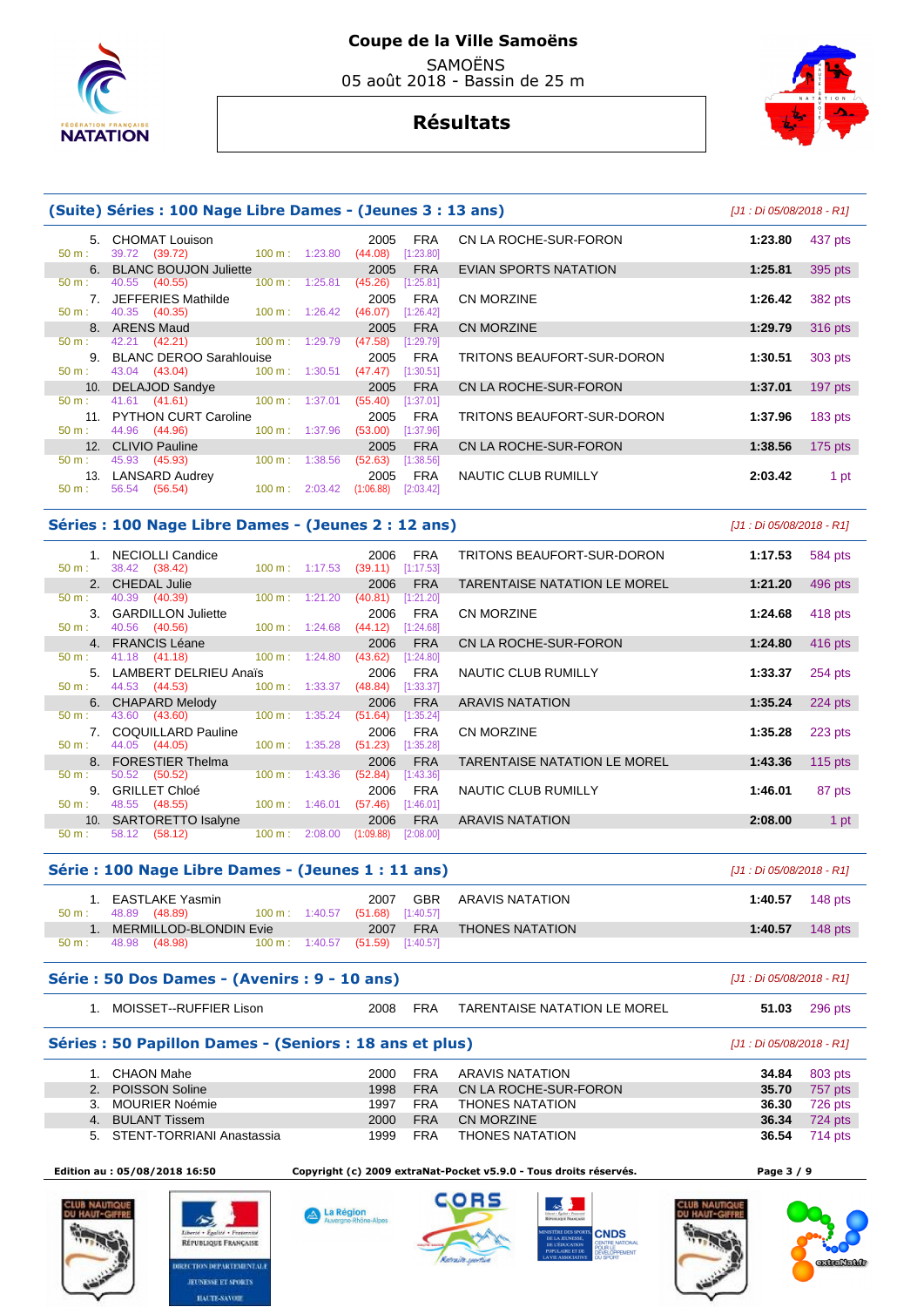

## **Coupe de la Ville Samoëns SAMOËNS 05 août 2018 - Bassin de 25 m**



## **Résultats**

|       | (Suite) Séries : 50 Papillon Dames - (Seniors : 18 ans et plus) |      |            |                                     | [J1: Di 05/08/2018 - R1]  |         |
|-------|-----------------------------------------------------------------|------|------------|-------------------------------------|---------------------------|---------|
|       | 6. PILLER Virginie                                              | 2000 | <b>FRA</b> | CN LA ROCHE-SUR-FORON               | 36.66                     | 708 pts |
|       | 7. MANISSE Lucile                                               | 2000 | <b>FRA</b> | <b>THONES NATATION</b>              | 37.09                     | 686 pts |
|       | 8. CUISSE Alexane                                               | 1998 | <b>FRA</b> | <b>THONES NATATION</b>              | 37.44                     | 669 pts |
|       | 9. BERDUGO Olivia                                               | 1998 | <b>FRA</b> | <b>THONES NATATION</b>              | 39.78                     | 559 pts |
|       | 10. LEFEVRE Maylis                                              | 1999 | <b>FRA</b> | <b>THONES NATATION</b>              | 39.93                     | 553 pts |
|       | 11. LEBRIS Marine                                               | 1994 | <b>FRA</b> | <b>THONES NATATION</b>              | 40.54                     | 526 pts |
|       | 12. RULLAND Perrine                                             | 2000 | <b>FRA</b> | <b>CN MORZINE</b>                   | 40.66                     | 521 pts |
|       | 13. WILMOT Carrie                                               | 1967 | <b>GBR</b> | CN HAUT-GIFFRE SAMOËNS              | 42.71                     | 436 pts |
|       | 14. JOSSE Lucie                                                 | 1991 | <b>FRA</b> | CN HAUT-GIFFRE SAMOËNS              | 45.85                     | 321 pts |
|       | 15. STENT-TORRIANI Delphine                                     | 1969 | <b>FRA</b> | <b>THONES NATATION</b>              | 48.01                     | 251 pts |
|       | Séries : 50 Papillon Dames - (Juniors 3 - 4 : 16 - 17 ans)      |      |            |                                     | [J1 : Di 05/08/2018 - R1] |         |
|       | 1. CHAMIOT CLERC Elsa                                           | 2001 | <b>FRA</b> | TRITONS BEAUFORT-SUR-DORON          | 33.53                     | 874 pts |
|       | 2. FOUSSADIER Oriane                                            | 2001 | <b>FRA</b> | CN LA ROCHE-SUR-FORON               | 35.88                     | 748 pts |
|       | 3. GAZZOTTI Clara                                               | 2001 | <b>FRA</b> | <b>THONES NATATION</b>              | 36.70                     | 706 pts |
|       | 4. SUIRE Pauline                                                | 2002 | <b>FRA</b> | CN MORZINE                          | 37.46                     | 668 pts |
|       | 5. FLEURY Clara                                                 | 2002 | <b>FRA</b> | NAUTIC CLUB RUMILLY                 | 37.66                     | 658 pts |
|       | 6. ANNAERT Alexane                                              | 2002 | <b>FRA</b> | <b>THONES NATATION</b>              | 39.40                     | 577 pts |
|       | 7. TAYLOR Emma                                                  | 2002 | <b>FRA</b> | <b>CN MORZINE</b>                   | 39.46                     | 574 pts |
|       | 8. PEREZ Jeanne                                                 | 2002 | <b>FRA</b> | <b>THONES NATATION</b>              | 39.72                     | 562 pts |
|       | 9. GACHET Mathilde                                              | 2002 | <b>FRA</b> | TRITONS BEAUFORT-SUR-DORON          | 40.38                     | 533 pts |
|       | 10. STENT-TORRIANI Paloma                                       | 2002 | <b>FRA</b> | <b>THONES NATATION</b>              | 40.72                     | 518 pts |
|       | 11. BULANT Sabah                                                | 2001 | <b>FRA</b> | <b>CN MORZINE</b>                   | 41.35                     | 491 pts |
|       | 12. PERRIER Romane                                              | 2002 | <b>FRA</b> | <b>CN MORZINE</b>                   | 41.62                     | 480 pts |
|       | 13. ALBERTINO Candice                                           | 2002 | <b>FRA</b> | <b>THONES NATATION</b>              | 41.65                     | 479 pts |
|       | 14. STENT-TORRIANI Cassandra                                    | 2001 | <b>FRA</b> | <b>THONES NATATION</b>              | 42.63                     | 439 pts |
|       | 15. AGNANS Rose                                                 | 2002 | <b>FRA</b> | <b>THONES NATATION</b>              | 43.72                     | 397 pts |
|       | 16. MOURIER Salomé                                              | 2002 | <b>FRA</b> | <b>THONES NATATION</b>              | 44.17                     | 380 pts |
|       | 17. DUTT Constance                                              | 2001 | <b>FRA</b> | CN HAUT-GIFFRE SAMOËNS              | 46.06                     | 313 pts |
|       | 18. DEMOTZ Chloe                                                | 2001 | <b>FRA</b> | <b>NAUTIC CLUB RUMILLY</b>          | 47.06                     | 281 pts |
|       | --- RASERA Louise                                               | 2001 | <b>FRA</b> | CN MORZINE                          | <b>DSQ</b>                |         |
| $---$ | <b>GUILLOT Elsa</b>                                             | 2001 | <b>FRA</b> | CN HAUT-GIFFRE SAMOËNS              | <b>DNS</b> dec            |         |
|       | <b>ZELLWEGER Lucie</b>                                          | 2002 | <b>FRA</b> | TRITONS BEAUFORT-SUR-DORON          | <b>DNS</b>                |         |
|       | Séries : 50 Papillon Dames - (Juniors 1 - 2 : 14 - 15 ans)      |      |            |                                     | [J1 : Di 05/08/2018 - R1] |         |
|       | 1. PILLER Stéphanie                                             | 2003 | <b>FRA</b> | CN LA ROCHE-SUR-FORON               | 35.34                     | 776 pts |
|       | 2. ARENS Cléo                                                   | 2003 | <b>FRA</b> | CN MORZINE                          | 37.36                     | 673 pts |
|       | 3. NEVEU Adèle                                                  | 2003 | <b>FRA</b> | <b>TARENTAISE NATATION LE MOREL</b> | 38.11                     | 637 pts |
|       | 4. DILLIES Salomé                                               | 2004 | <b>FRA</b> | CN MORZINE                          | 39.81                     | 558 pts |
|       | 5. CHAMIOT-CLERC Coline                                         | 2003 | <b>FRA</b> | TRITONS BEAUFORT-SUR-DORON          | 40.56                     | 525 pts |
|       | 6. MELQUIOND Léonie                                             | 2004 | <b>FRA</b> | NAUTIC CLUB RUMILLY                 | 41.20                     | 498 pts |
|       | 7. VARESANO Loan                                                | 2004 | <b>FRA</b> | NAUTIC CLUB RUMILLY                 | 43.77                     | 395 pts |
|       | 8. TELLIEZ Eloise                                               | 2004 | <b>FRA</b> | <b>ARAVIS NATATION</b>              | 44.43                     | 370 pts |
|       | 9. LEGON Milena                                                 | 2003 | <b>FRA</b> | <b>ARAVIS NATATION</b>              | 53.19                     | 120 pts |
|       | 10. DUNOYER Aurélie                                             | 2004 | <b>FRA</b> | CN HAUT-GIFFRE SAMOËNS              | 53.29                     | 118 pts |
|       | --- JEFFERIES Molly                                             | 2003 | <b>FRA</b> | CN MORZINE                          | <b>DNS</b> dec            |         |

## **Séries : 50 Papillon Dames - (Jeunes 3 : 13 ans)** [J1 : Di 05/08/2018 - R1]

|    | MOISSET--RUFFIER Sidonie | 2005 | <b>FRA</b> | TARENTAISE NATATION LE MOREL | 36.42 | 720 pts |
|----|--------------------------|------|------------|------------------------------|-------|---------|
|    | 2. SANDFORD Keira        | 2005 | <b>GBR</b> | CN MORZINE                   | 41.03 | 505 pts |
|    | 3. EASTLAKE Carly        | 2005 | <b>GBR</b> | ARAVIS NATATION              | 42.10 | 460 pts |
|    | 4. JEFFERIES Mathilde    | 2005 | <b>FRA</b> | <b>CN MORZINE</b>            | 42.86 | 430 pts |
|    | 5. BLANC BOUJON Juliette | 2005 | <b>FRA</b> | <b>EVIAN SPORTS NATATION</b> | 43.64 | 400 pts |
| 6. | <b>DELERCE Mathilde</b>  | 2005 | <b>FRA</b> | CN MORZINE                   | 44.92 | 353 pts |
|    | CHOMAT Louison           | 2005 | <b>FRA</b> | CN LA ROCHE-SUR-FORON        | 45.60 | 329 pts |



公 RÉPUBLIQUE FRANÇAISE **RECTION DEPARTEMENTALI JEUNESSE ET SPORTS HAUTE-SAVOIE** 

A La Région

 $-\Delta$ lne

 **Edition au : 05/08/2018 16:50 Copyright (c) 2009 extraNat-Pocket v5.9.0 - Tous droits réservés. Page 4 / 9** 





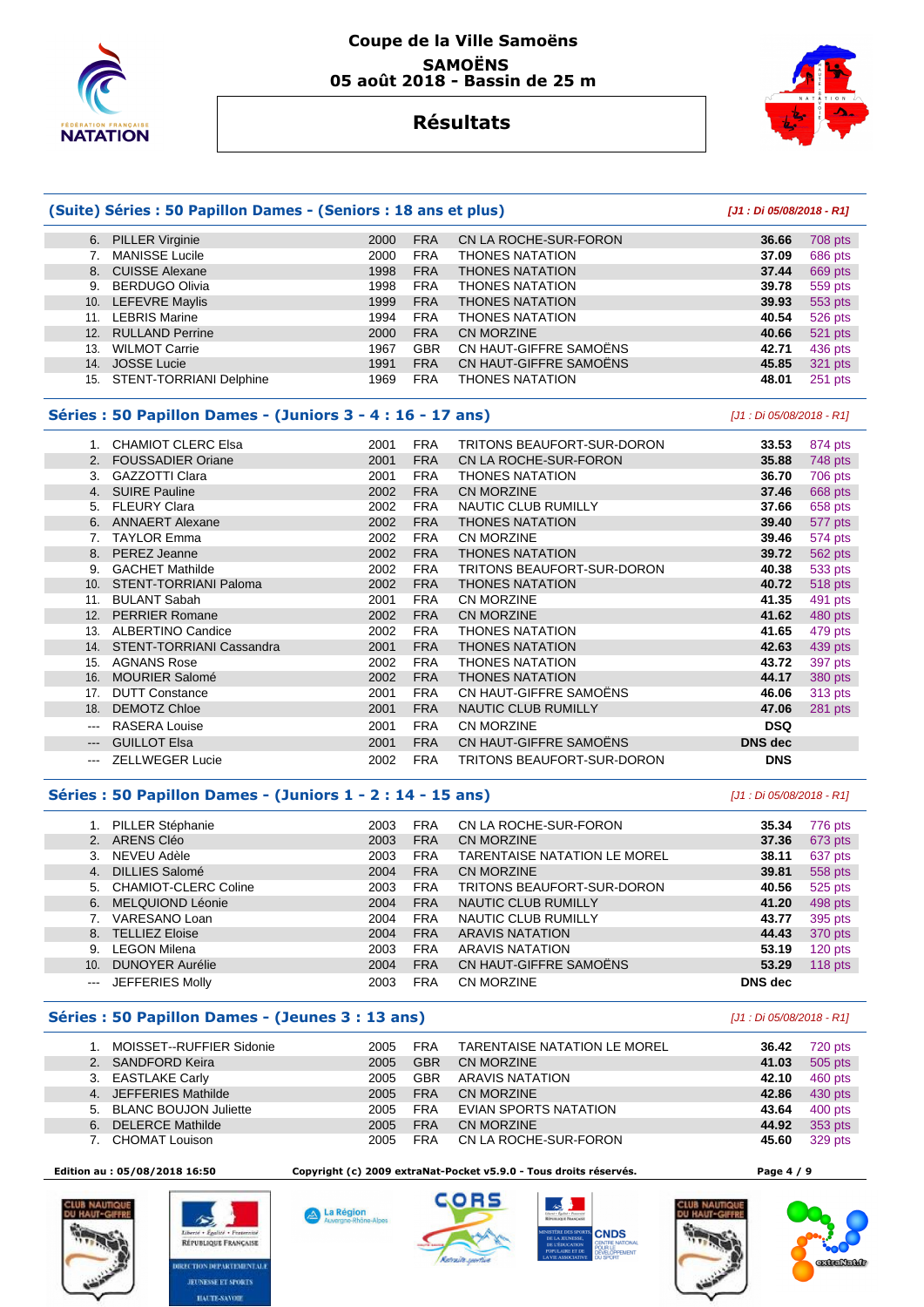

## **Coupe de la Ville Samoëns SAMOËNS 05 août 2018 - Bassin de 25 m**



## **Résultats**

|                                                 | (Suite) Séries : 50 Papillon Dames - (Jeunes 3 : 13 ans)       |                             |                 |                         |                                     | [J1 : Di 05/08/2018 - R1] |           |  |
|-------------------------------------------------|----------------------------------------------------------------|-----------------------------|-----------------|-------------------------|-------------------------------------|---------------------------|-----------|--|
|                                                 | 8. DELAJOD Sandye                                              |                             | 2005            | <b>FRA</b>              | CN LA ROCHE-SUR-FORON               | 46.25                     | 307 pts   |  |
|                                                 | 9. BLANC DEROO Sarahlouise                                     |                             | 2005            | <b>FRA</b>              | <b>TRITONS BEAUFORT-SUR-DORON</b>   | 47.59                     | 264 pts   |  |
|                                                 | 10. ARENS Maud                                                 |                             | 2005            | <b>FRA</b>              | <b>CN MORZINE</b>                   | 48.32                     | 242 pts   |  |
|                                                 | 11. PYTHON CURT Caroline                                       |                             | 2005            | <b>FRA</b>              | TRITONS BEAUFORT-SUR-DORON          | 48.66                     | 232 pts   |  |
|                                                 | Séries : 50 Papillon Dames - (Jeunes 2 : 12 ans)               |                             |                 |                         |                                     | [J1 : Di 05/08/2018 - R1] |           |  |
|                                                 | 1. NECIOLLI Candice                                            |                             | 2006            | <b>FRA</b>              | TRITONS BEAUFORT-SUR-DORON          | 41.58                     | 482 pts   |  |
|                                                 | 2. CHEDAL Julie                                                |                             | 2006            | <b>FRA</b>              | <b>TARENTAISE NATATION LE MOREL</b> | 41.90                     | 468 pts   |  |
|                                                 | 3. COQUILLARD Pauline                                          |                             | 2006            | <b>FRA</b>              | <b>CN MORZINE</b>                   | 49.74                     | 202 pts   |  |
|                                                 | 4. FORESTIER Thelma                                            |                             | 2006            | <b>FRA</b>              | TARENTAISE NATATION LE MOREL        | 51.09                     | 167 pts   |  |
|                                                 | 5. GARDILLON Juliette                                          |                             | 2006            | <b>FRA</b>              | <b>CN MORZINE</b>                   | 51.54                     | 157 pts   |  |
|                                                 | 6. FRANCIS Léane                                               |                             | 2006            | <b>FRA</b>              | CN LA ROCHE-SUR-FORON               | 57.10                     | 53 pts    |  |
| Série : 50 Papillon Dames - (Jeunes 1 : 11 ans) | [J1 : Di 05/08/2018 - R1]                                      |                             |                 |                         |                                     |                           |           |  |
|                                                 | 1. EASTLAKE Yasmin                                             |                             | 2007            | <b>GBR</b>              | <b>ARAVIS NATATION</b>              | 53.75                     | 109 pts   |  |
|                                                 | 2. MERMILLOD-BLONDIN Evie                                      |                             | 2007            | <b>FRA</b>              | <b>THONES NATATION</b>              | 1:09.34                   | 1 pt      |  |
|                                                 | Série : 50 Nage Libre Messieurs - (Avenirs : 9 - 11 ans)       |                             |                 |                         |                                     | [J1 : Di 05/08/2018 - R1] |           |  |
|                                                 | 1. SVEJENTSEV Romain                                           |                             | 2007            | <b>FRA</b>              | <b>THONES NATATION</b>              | 36.47                     | 454 pts   |  |
|                                                 | 2. DEMEY Noah                                                  |                             | 2009            | <b>FRA</b>              | <b>CN MORZINE</b>                   | 45.76                     | $136$ pts |  |
|                                                 | 3. TISSOT Esteban                                              |                             | 2007            | <b>FRA</b>              | <b>THONES NATATION</b>              | 50.19                     | 50 pts    |  |
|                                                 | 4. PERRILLAT BOTTONET Eliot                                    |                             | 2008            | <b>FRA</b>              | <b>ARAVIS NATATION</b>              | 52.09                     | 26 pts    |  |
|                                                 | 5. THOIRAIN Lilian                                             |                             | 2008            | <b>FRA</b>              | TRITONS BEAUFORT-SUR-DORON          | 53.54                     | 13 pts    |  |
|                                                 | Séries : 100 Nage Libre Messieurs - (Seniors : 19 ans et plus) |                             |                 |                         |                                     | [J1 : Di 05/08/2018 - R1] |           |  |
| $50 m$ :                                        | 1. BERDUGO Yohann<br>28.33 (28.33)<br>100 m:                   | 1:01.33                     | 1996<br>(33.00) | <b>FRA</b><br>[1:01.33] | <b>THONES NATATION</b>              | 1:01.33                   | 890 pts   |  |
|                                                 | 2. BESSON-MAGDELAIN Thomas                                     |                             | 1994            | <b>FRA</b>              | <b>ARAVIS NATATION</b>              | 1:01.45                   | 886 pts   |  |
| 50 m:                                           | 29.17 (29.17)<br>100 m:                                        | 1:01.45                     | (32.28)         | [1:01.45]               |                                     |                           |           |  |
| $50 m$ :                                        | 3. LEGON Nicolas<br>29.23 (29.23)<br>100 m:                    | 1:02.10                     | 1992<br>(32.87) | <b>FRA</b><br>[1:02.10] | <b>ARAVIS NATATION</b>              | 1:02.10                   | 867 pts   |  |
|                                                 | 4. GAIDIOZ Kevin                                               |                             | 1987            | <b>FRA</b>              | <b>THONES NATATION</b>              | 1:02.23                   | 863 pts   |  |
| 50 m:                                           | 29.13<br>(29.13)<br>100 m:                                     | 1:02.23                     | (33.10)         | [1:02.23]               |                                     |                           |           |  |
| 50 m:                                           | 5. WILMOT Robert                                               | 100 m: 1:05.33              | 1971<br>(33.94) | <b>GBR</b>              | CN HAUT-GIFFRE SAMOËNS              | 1:05.33                   | 774 pts   |  |
|                                                 | 31.39 (31.39)<br>6. STENT-TORRIANI Jonathan                    |                             | 1965            | [1:05.33]<br><b>FRA</b> | <b>THONES NATATION</b>              | 1:07.03                   | 728 pts   |  |
| 50 m:                                           | 31.49<br>(31.49)<br>100 m:                                     | 1:07.03                     | (35.54)         | [1:07.03]               |                                     |                           |           |  |
|                                                 | 7. FLEURY Xavier                                               |                             | 1977            | <b>FRA</b>              | NAUTIC CLUB RUMILLY                 | 1:07.50                   | 715 pts   |  |
| 50 m:                                           | 31.77 (31.77)                                                  | 100 m: 1:07.50              | (35.73)         | [1:07.50]               |                                     |                           |           |  |
|                                                 | 8. BLUDZIEN Edouard                                            |                             | 1997            | <b>FRA</b>              | <b>THONES NATATION</b>              | 1:08.28                   | 694 pts   |  |
| 50 m:                                           | 32.27 (32.27)<br>9. CHAPARD Joachim                            | $100 \text{ m}$ : $1:08.28$ | (36.01)<br>1999 | [1:08.28]<br><b>FRA</b> | <b>ARAVIS NATATION</b>              | 1:13.87                   | 555 pts   |  |
| $50 m$ :                                        | 35.65 (35.65)                                                  | 100 m: 1:13.87              | (38.22)         | [1:13.87]               |                                     |                           |           |  |
| $\overline{a}$                                  | <b>TKALAC Theo</b>                                             |                             | 1992            | <b>FRA</b>              | <b>THONES NATATION</b>              | <b>DNS</b> dec            |           |  |
|                                                 |                                                                |                             |                 |                         |                                     |                           |           |  |

### **Séries : 100 Nage Libre Messieurs - (Juniors 3 - 4 : 17 - 18 ans)** [J1 : Di 05/08/2018 - R1]

 1. BERNARD Hugo 2000 FRA TRITONS BEAUFORT-SUR-DORON **57.65** 1003 pts 26.99 (26.99) 100 m : 57.65 (30.66) [57.65] 2. COTTET-DUMOULIN Mathis 2001 FRA CN MORZINE **59.28** 952 pts 27.88 (27.88) 100 m : 59.28 (31.40) 3. VAULTIER Thomas 2001 FRA CN HAUT-GIFFRE SAMOËNS **1:03.30** 832 pts 3. VAULTIER Thomas<br>: 29.72 (29.72) 4. LEBRUN Paul 2001 FRA CN LA ROCHE-SUR-FORON **1:03.37** 830 pts  $(33.48)$  [1:03.37]

Edition au : 05/08/2018 16:50 Copyright (c) 2009 extraNat-Pocket v5.9.0 - Tous droits réservés. Page 5 / 9



勾 RÉPUBLIQUE FRANÇAISE RECTION DEPARTEMENTALI **JEUNESSE ET SPORTS HAUTE-SAVOIE** 





**CNDS** 



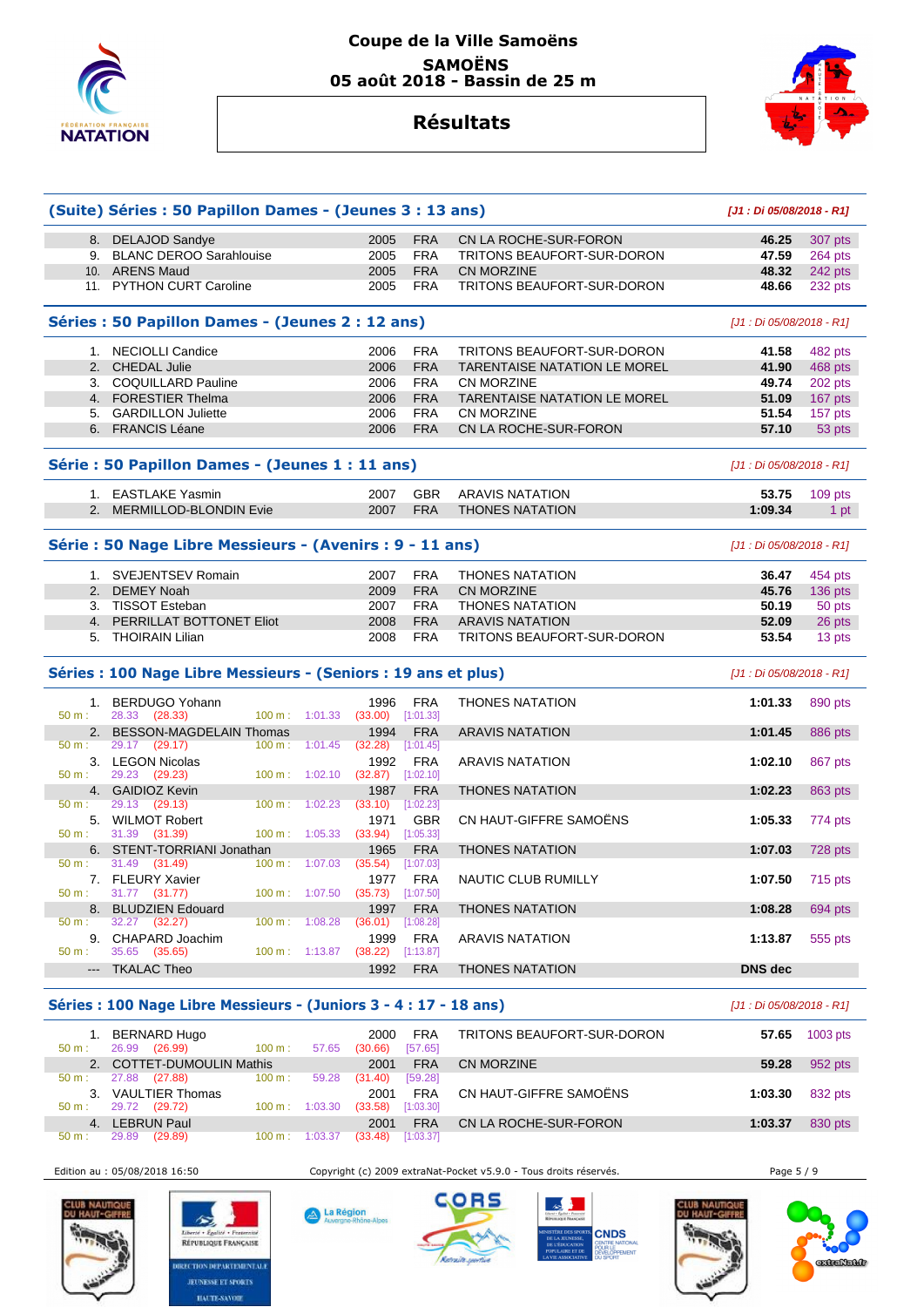



|                                                                                                         | (Suite) Séries : 100 Nage Libre Messieurs - (Juniors 3 - 4 : 17 - 18 ans) |                          |                          |                                          |                         |                                               | [J1 : Di 05/08/2018 - R1] |           |
|---------------------------------------------------------------------------------------------------------|---------------------------------------------------------------------------|--------------------------|--------------------------|------------------------------------------|-------------------------|-----------------------------------------------|---------------------------|-----------|
| 50 m:                                                                                                   | 5. PERON Maxime<br>31.18 (31.18)                                          | 100 m: 1:06.02           |                          | 2000<br>(34.84)                          | <b>FRA</b><br>[1:06.02] | CN LA ROCHE-SUR-FORON                         | 1:06.02                   | 755 pts   |
| 6.<br>50 m:                                                                                             | <b>MATHALY Léo</b><br>32.87 (32.87)                                       | $100 \text{ m}$ :        | 1:08.98                  | 2001<br>(36.11)                          | <b>FRA</b><br>[1:08.98] | TRITONS BEAUFORT-SUR-DORON                    | 1:08.98                   | 676 pts   |
| 50 m:                                                                                                   | 7. WRONA Alexandre<br>32.51 (32.51)                                       | 100 m: 1:09.78           |                          | 2001<br>(37.27)                          | <b>FRA</b><br>[1:09.78] | NAUTIC CLUB RUMILLY                           | 1:09.78                   | 656 pts   |
| 8.<br>50 m:                                                                                             | <b>WRONA Tristan</b><br>32.81<br>(32.81)                                  | $100 \text{ m}: 1:11.06$ |                          | 2001<br>(38.25)                          | <b>FRA</b><br>[1:11.06] | NAUTIC CLUB RUMILLY                           | 1:11.06                   | 623 pts   |
| 9.<br>50 m:                                                                                             | <b>QUOEX Antoine</b><br>31.98 (31.98)                                     | $100 \text{ m}: 1:12.68$ |                          | 2001<br>$(40.70)$ [1:12.68]              | <b>FRA</b>              | CN LA ROCHE-SUR-FORON                         | 1:12.68                   | 583 pts   |
| $\qquad \qquad - -$                                                                                     | <b>PUGEAUT Maxime</b>                                                     |                          |                          | 2001                                     | <b>FRA</b>              | CN HAUT-GIFFRE SAMOENS                        | <b>DNS dec</b>            |           |
|                                                                                                         | Séries : 100 Nage Libre Messieurs - (Juniors 1 - 2 : 15 - 16 ans)         |                          |                          |                                          |                         |                                               | [J1 : Di 05/08/2018 - R1] |           |
|                                                                                                         | 1. BEYLARD OZEROFF Matthieu                                               |                          |                          | 2003                                     | <b>FRA</b>              | CN LA ROCHE-SUR-FORON                         | 1:02.14                   | 866 pts   |
| $50 m$ :<br>2.                                                                                          | 29.95 (29.95)<br><b>BARTHOD Matteo</b>                                    |                          | 100 m: 1:02.14           | $(32.19)$ [1:02.14]<br>2002              | <b>FRA</b>              | CN LA ROCHE-SUR-FORON                         | 1:02.31                   | 861 pts   |
| $50 m$ :                                                                                                | 30.30<br>(30.30)<br>3. MOREAU Adrien                                      |                          | $100 \text{ m}: 1:02.31$ | $(32.01)$ [1:02.31]                      | <b>FRA</b>              | <b>THONES NATATION</b>                        | 1:05.22                   |           |
| $50 m$ :                                                                                                | 30.84 (30.84)                                                             | $100 m$ : 1:05.22        |                          | 2002<br>(34.38)                          | [1:05.22]               |                                               |                           | 777 pts   |
| 4.<br>50 m :                                                                                            | <b>BLANC-GARIN Louis</b><br>30.76<br>(30.76)                              | 100 m: 1:05.95           |                          | 2002<br>(35.19)                          | <b>FRA</b><br>[1:05.95] | <b>THONES NATATION</b>                        | 1:05.95                   | 757 pts   |
| 50 m:                                                                                                   | 5. METRAL Robin<br>32.02 (32.02)                                          |                          | $100 \text{ m}: 1:07.01$ | 2003<br>(34.99)                          | <b>FRA</b><br>[1:07.01] | NAUTIC CLUB RUMILLY                           | 1:07.01                   | 728 pts   |
| 6.                                                                                                      | <b>MONET VIDONNE Roland</b>                                               |                          |                          | 2003                                     | <b>FRA</b>              | CN LA ROCHE-SUR-FORON                         | 1:07.34                   | 719 pts   |
| 50 m :<br>7.                                                                                            | 32.05 (32.05)<br><b>FOUSSADIER Lancelin</b>                               | $100 \text{ m}$ :        | 1:07.34                  | (35.29)<br>2003                          | [1:07.34]<br>FRA        | CN LA ROCHE-SUR-FORON                         | 1:07.65                   | 711 pts   |
| 50 m:<br>8.                                                                                             | 32.00 (32.00)<br><b>BELLAHCENE Yanis</b>                                  | 100 m: 1:07.65           |                          | $(35.65)$ [1:07.65]                      | <b>FRA</b>              |                                               |                           | 703 pts   |
| 50 m:                                                                                                   | 32.33 (32.33)                                                             | 100 m:                   | 1:07.96                  | 2003<br>(35.63)                          | [1:07.96]               | CN LA ROCHE-SUR-FORON                         | 1:07.96                   |           |
| 9.<br>50 m:                                                                                             | <b>MOREAU Edgar</b><br>31.93 (31.93)                                      | 100 m: 1:08.00           |                          | 2002<br>(36.07)                          | <b>FRA</b><br>[1:08.00] | <b>THONES NATATION</b>                        | 1:08.00                   | 702 pts   |
| 10.<br>50 m:                                                                                            | <b>WILMOT Jack</b><br>33.52<br>(33.52)                                    | 100 m: 1:08.51           |                          | 2003<br>(34.99)                          | GBR<br>[1:08.51]        | CN HAUT-GIFFRE SAMOENS                        | 1:08.51                   | 688 pts   |
|                                                                                                         | 11. CHANEL Nathan                                                         |                          |                          | 2002                                     | <b>FRA</b>              | NAUTIC CLUB RUMILLY                           | 1:09.20                   | 670 pts   |
| 50 m:<br>12.                                                                                            | 33.20 (33.20)<br><b>REBIERE Enzo</b>                                      | 100 m:                   | 1:09.20                  | (36.00)<br>2002                          | [1:09.20]<br><b>FRA</b> | TRITONS BEAUFORT-SUR-DORON                    | 1:10.12                   | 647 pts   |
| 50 m:<br>13.                                                                                            | 32.55<br>(32.55)<br><b>BUISSON Noah</b>                                   |                          | 100 m: 1:10.12           | (37.57)<br>2002                          | [1:10.12]<br>FRA        | CN LA ROCHE-SUR-FORON                         | 1:10.60                   | 635 pts   |
| 50 m:                                                                                                   | 33.27 (33.27)                                                             | 100 m:                   | 1:10.60                  | $(37.33)$ [1:10.60]                      |                         |                                               |                           |           |
| 14.<br>50 m:                                                                                            | <b>MOTTIER Antonin</b><br>32.70 (32.70)                                   |                          | $100 \text{ m}: 1:10.73$ | 2003<br>(38.03)                          | <b>FRA</b><br>[1:10.73] | <b>THONES NATATION</b>                        | 1:10.73                   | 631 pts   |
| 50 m :                                                                                                  | 15. JEFFERIES Jacques<br>33.57 (33.57)                                    |                          |                          | 2002<br>100 m: 1:11.98 (38.41) [1:11.98] | <b>FRA</b>              | <b>CN MORZINE</b>                             | 1:11.98                   | 600 pts   |
|                                                                                                         | 16. GRILLET Antonin                                                       |                          |                          | 2003                                     | <b>FRA</b>              | <b>NAUTIC CLUB RUMILLY</b>                    | 1:12.59                   | 586 pts   |
| $50 m$ :                                                                                                | 33.45<br>(33.45)<br>17. PACCARD Teddy                                     |                          | $100 \text{ m}: 1:12.59$ | (39.14)<br>2003                          | [1:12.59]<br><b>FRA</b> | <b>THONES NATATION</b>                        | 1:14.79                   | 534 pts   |
| $50 m$ :<br>18.                                                                                         | 36.15 (36.15)<br><b>MOGENIER Maxence</b>                                  | $100 \text{ m}: 1:14.79$ |                          | $(38.64)$ [1:14.79]<br>2003              | <b>FRA</b>              | CN HAUT-GIFFRE SAMOËNS                        | 1:15.86                   | 509 pts   |
| 50 m:                                                                                                   | 35.96 (35.96)                                                             | 100 m: 1:15.86           |                          | (39.90)                                  | [1:15.86]               |                                               |                           |           |
| 50 m:                                                                                                   | 19. FARNER Victor<br>35.97 (35.97)                                        |                          | $100 m$ : 1:16.23        | 2003<br>$(40.26)$ [1:16.23]              | <b>FRA</b>              | CN HAUT-GIFFRE SAMOËNS                        | 1:16.23                   | 501 pts   |
| 20.<br>$50 m$ :                                                                                         | <b>CHARLES Mathieu</b><br>36.52<br>(36.52)                                | $100 \text{ m}: 1:20.95$ |                          | 2003<br>$(44.43)$ [1:20.95]              | <b>FRA</b>              | <b>THONES NATATION</b>                        | 1:20.95                   | 401 pts   |
|                                                                                                         | 21. GOY Noah                                                              |                          |                          | 2003                                     | <b>FRA</b>              | <b>THONES NATATION</b>                        | 1:22.59                   | 369 pts   |
| 50 m:<br>22.                                                                                            | 40.00<br>(40.00)<br><b>JULLIARD Jeremy</b>                                | 100 m: 1:22.59           |                          | (42.59)<br>2003                          | [1:22.59]<br><b>FRA</b> | CN LA ROCHE-SUR-FORON                         | 1:29.20                   | $253$ pts |
| 50 m:<br>$\frac{1}{2} \left( \frac{1}{2} \right) \left( \frac{1}{2} \right) \left( \frac{1}{2} \right)$ | 41.78 (41.78)<br><b>BERTHOD Arthur</b>                                    |                          | $100 \text{ m}: 1:29.20$ | (47.42)<br>2002                          | [1:29.20]<br><b>FRA</b> |                                               | DNS dec                   |           |
| $\qquad \qquad - -$                                                                                     | <b>CHRISTIN Axel</b>                                                      |                          |                          | 2002                                     | <b>FRA</b>              | NAUTIC CLUB RUMILLY<br><b>THONES NATATION</b> | DNS dec                   |           |
|                                                                                                         |                                                                           |                          |                          |                                          |                         |                                               |                           |           |

勾

RÉPUBLIQUE FRANÇAISE

**IRECTION DEPARTEMENTALI JEUNESSE ET SPORTS HAUTE-SAVOIE** 



Edition au : 05/08/2018 16:50 Copyright (c) 2009 extraNat-Pocket v5.9.0 - Tous droits réservés. Page 6 / 9



A La Région

 $-\Delta$ lne





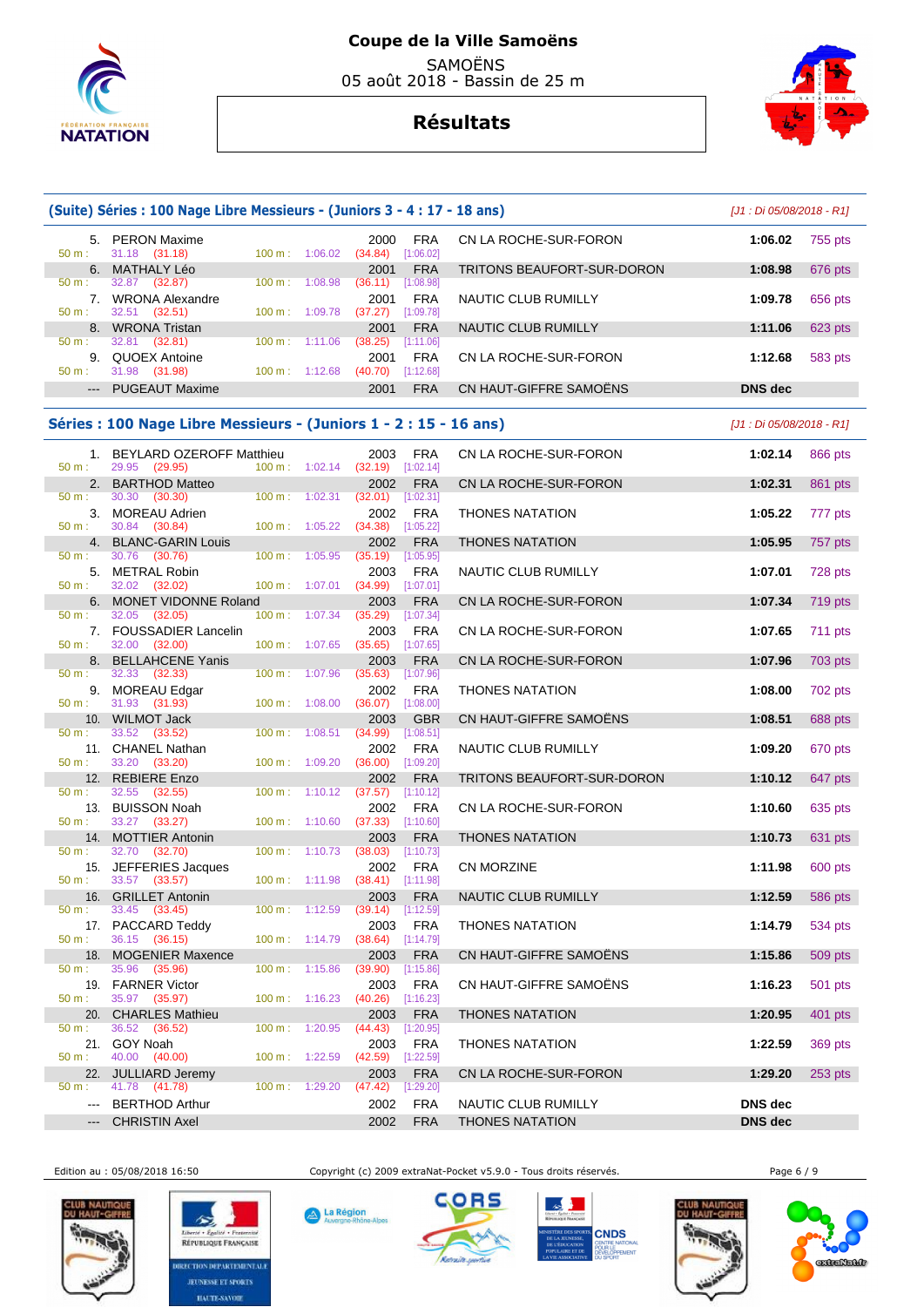



|                  | Séries : 100 Nage Libre Messieurs - (Jeunes 3 : 14 ans)         |                          |                                    |                         |                                     |         | [J1 : Di 05/08/2018 - R1] |  |
|------------------|-----------------------------------------------------------------|--------------------------|------------------------------------|-------------------------|-------------------------------------|---------|---------------------------|--|
| $1_{-}$          | BERNARD Mattéo                                                  |                          | 2004                               | <b>FRA</b>              | TRITONS BEAUFORT-SUR-DORON          | 1:03.82 | 817 pts                   |  |
| $50 m$ :         | 30.14 (30.14)                                                   | $100 \text{ m}: 1:03.82$ | (33.68)                            | [1:03.82]               |                                     |         |                           |  |
| 50 m:            | 2. DEMEY Léo<br>34.72 (34.72)                                   | $100 \text{ m}: 1:11.82$ | 2004<br>(37.10)                    | <b>FRA</b><br>[1:11.82] | CN MORZINE                          | 1:11.82 | 604 pts                   |  |
| $50 \text{ m}$ : | 3. JAQUIER Elian<br>35.50 (35.50)                               | $100 \text{ m}: 1:12.04$ | 2004<br>(36.54)                    | <b>FRA</b><br>[1:12.04] | CN LA ROCHE-SUR-FORON               | 1:12.04 | 599 pts                   |  |
|                  | 4. QUOEX Pierre                                                 |                          | 2004                               | <b>FRA</b>              | CN LA ROCHE-SUR-FORON               | 1:12.19 | 595 pts                   |  |
| 50 m:            | 34.36 (34.36)                                                   | 100 m: 1:12.19           | (37.83)                            | [1:12.19]               |                                     |         |                           |  |
|                  | 5. THORENS Paul                                                 |                          | 2004                               | <b>FRA</b>              | <b>CN MORZINE</b>                   | 1:20.42 | 412 pts                   |  |
| $50 \text{ m}$ : | 37.14 (37.14)                                                   | $100 \text{ m}: 1:20.42$ | (43.28)                            | [1:20.42]               |                                     |         |                           |  |
|                  | 6. THOIRAIN Enzo                                                |                          | 2004                               | <b>FRA</b>              | TRITONS BEAUFORT-SUR-DORON          | 1:20.72 | 405 pts                   |  |
| $50 m$ :         | 38.39 (38.39)                                                   | 100 m: 1:20.72           | (42.33)                            | $[1:20.72]$             |                                     |         |                           |  |
|                  | 7. BAUDET Paul                                                  |                          | 2004                               | <b>FRA</b>              | CN HAUT-GIFFRE SAMOËNS              | 1:22.50 | 370 pts                   |  |
| 50 m:            | 40.86 (40.86)                                                   | $100 \text{ m}: 1:22.50$ | (41.64)                            | [1:22.50]               |                                     |         |                           |  |
|                  | 8. RUFFIER Andréa                                               |                          | 2004                               | <b>FRA</b>              | <b>TARENTAISE NATATION LE MOREL</b> | 1:24.15 | 339 pts                   |  |
| 50 m:            | 39.40 (39.40)                                                   | $100 \text{ m}: 1:24.15$ | (44.75)                            | [1:24.15]               |                                     |         |                           |  |
|                  | --- JOCHUM Adrien                                               |                          | 2004                               | <b>FRA</b>              | <b>CN MORZINE</b>                   | DNS dec |                           |  |
|                  | $\overline{a}$ and $\overline{a}$ are the set of $\overline{a}$ |                          | $\sim$ $\sim$ $\sim$ $\sim$ $\sim$ |                         |                                     |         |                           |  |

## **Séries : 100 Nage Libre Messieurs - (Jeunes 2 : 13 ans)** [J1 : Di 05/08/2018 - R1]

| $50 m$ :         | 1. CHANEL Cyril<br>35.24 (35.24) |                   | $100 \text{ m}: 1:13.90$ | 2005<br>(38.66) | <b>FRA</b><br>[1:13.90] | NAUTIC CLUB RUMILLY                 | 1:13.90 | 554 pts   |
|------------------|----------------------------------|-------------------|--------------------------|-----------------|-------------------------|-------------------------------------|---------|-----------|
|                  | 2. VAULTIER Maxime               |                   |                          | 2005            | <b>FRA</b>              | CN HAUT-GIFFRE SAMOËNS              | 1:21.82 | 384 pts   |
| 50 m:            | 39.34<br>(39.34)                 | $100 \text{ m}$ : | 1:21.82                  | (42.48)         | [1:21.82]               |                                     |         |           |
|                  | 3. PATTY Romain                  |                   |                          | 2005            | <b>FRA</b>              | <b>THONES NATATION</b>              | 1:24.65 | 330 pts   |
| $50 m$ :         | 39.80<br>(39.80)                 | $100 \text{ m}$ : | 1:24.65                  | (44.85)         | [1:24.65]               |                                     |         |           |
|                  | 4. RAZAFIMAHARO Achille          |                   |                          | 2005            | <b>FRA</b>              | <b>TARENTAISE NATATION LE MOREL</b> | 1:26.27 | 301 pts   |
| $50 \text{ m}$ : | 41.01 (41.01)                    | $100 \text{ m}$ : | 1:26.27                  | (45.26)         | [1:26.27]               |                                     |         |           |
|                  | 5. WILMOT Toby                   |                   |                          | 2005            | <b>GBR</b>              | CN HAUT-GIFFRE SAMOËNS              | 1:28.55 | 263 pts   |
| $50 m$ :         | 40.99 (40.99)                    | $100 \text{ m}$ : | 1:28.55                  | (47.56)         | [1:28.55]               |                                     |         |           |
| 6                | MATHALY Sam                      |                   |                          | 2005            | <b>FRA</b>              | TRITONS BEAUFORT-SUR-DORON          | 1:29.50 | 248 pts   |
| 50 m:            | 43.02 (43.02)                    | $100 \text{ m}$ : | 1:29.50                  | (46.48)         | [1:29.50]               |                                     |         |           |
|                  | 7. CHANTRAINE Benjamin           |                   |                          | 2005            | <b>FRA</b>              | <b>THONES NATATION</b>              | 1:33.95 | $183$ pts |
| $50 m$ :         | 44.41<br>(44.41)                 | $100 \text{ m}$ : | 1:33.95                  | (49.54)         | [1:33.95]               |                                     |         |           |
|                  | 8. GOY Lucas                     |                   |                          | 2005            | <b>FRA</b>              | <b>THONES NATATION</b>              | 1:37.27 | $141$ pts |
| $50 m$ :         | 44.01<br>(44.01)                 | 100 m:            | 1:37.27                  | (53.26)         | [1:37.27]               |                                     |         |           |
|                  |                                  |                   |                          |                 |                         |                                     |         |           |

A La Région

|  | Séries : 100 Nage Libre Messieurs - (Jeunes 1 : 12 ans) |  |  | [J1 : Di 05/08/2018 - R1] |
|--|---------------------------------------------------------|--|--|---------------------------|
|--|---------------------------------------------------------|--|--|---------------------------|

| $50 \text{ m}$ : | <b>BLONDEAU Basile</b><br>(40.83)<br>40.83 | $100 \text{ m}: 1:27.15$     | <b>FRA</b><br>2006<br>[1:27.15]<br>(46.32) | <b>THONES NATATION</b>     | 286 pts<br>1:27.15   |
|------------------|--------------------------------------------|------------------------------|--------------------------------------------|----------------------------|----------------------|
| 2 <sub>1</sub>   | <b>HUDRY Valentin</b>                      |                              | <b>FRA</b><br>2006                         | <b>ARAVIS NATATION</b>     | 285 pts<br>1:27.26   |
| 50 m:            | 41.51<br>(41.51)                           | 100 m:<br>1:27.26            | [1:27.26]<br>(45.75)                       |                            |                      |
| 3.               | <b>GUIGUES Noa</b>                         |                              | <b>FRA</b><br>2006                         | TRITONS BEAUFORT-SUR-DORON | 218 pts<br>1:31.45   |
| 50 m:            | 43.78<br>(43.78)                           | $100 \text{ m}$ :<br>1:31.45 | [1:31.45]<br>(47.67)                       |                            |                      |
|                  | 4. CHOMAT Leopold                          |                              | <b>FRA</b><br>2006                         | CN LA ROCHE-SUR-FORON      | $213$ pts<br>1:31.79 |
| $50 \text{ m}$ : | 44.54<br>(44.54)                           | $100 m$ :<br>1:31.79         | [1:31.79]<br>(47.25)                       |                            |                      |
| 4.               | <b>GIROD Thibault</b>                      |                              | <b>FRA</b><br>2006                         | NAUTIC CLUB RUMILLY        | 1:31.79<br>$213$ pts |
| $50 m$ :         | 43.21<br>(43.21)                           | $100 \text{ m}$ :<br>1:31.79 | [1:31.79]<br>(48.58)                       |                            |                      |
| $---$            | <b>CHAMIOT-CLERC Baptiste</b>              |                              | <b>FRA</b><br>2006                         | TRITONS BEAUFORT-SUR-DORON | <b>DSQ</b>           |
|                  |                                            |                              |                                            |                            |                      |

## **Série : 50 Dos Messieurs - (Avenirs : 9 - 11 ans)** [J1 : Di 05/08/2018 - R1]

公

RÉPUBLIQUE FRANÇAISE TION DEPARTEMENTAL **JEUNESSE ET SPORTS HAUTE-SAVOIE** 

|    | 1. SVEJENTSEV Romain     | 2007 | <b>FRA</b> | <b>THONES NATATION</b>     | 44.22   | 365 pts |
|----|--------------------------|------|------------|----------------------------|---------|---------|
|    | DEMEY Noah               | 2009 | <b>FRA</b> | CN MORZINE                 | 58.25   | 46 pts  |
| 3. | THOIRAIN Lilian          | 2008 | <b>FRA</b> | TRITONS BEAUFORT-SUR-DORON | 1:00.89 | 20 pts  |
| 4. | <b>TISSOT Esteban</b>    | 2007 | <b>FRA</b> | <b>THONES NATATION</b>     | 1:01.63 | 15 pts  |
| 5. | PERRILLAT BOTTONET Eliot | 2008 | FRA        | ARAVIS NATATION            | 1:03.21 | 6 pts   |



Edition au : 05/08/2018 16:50 Copyright (c) 2009 extraNat-Pocket v5.9.0 - Tous droits réservés. Page 7 / 9





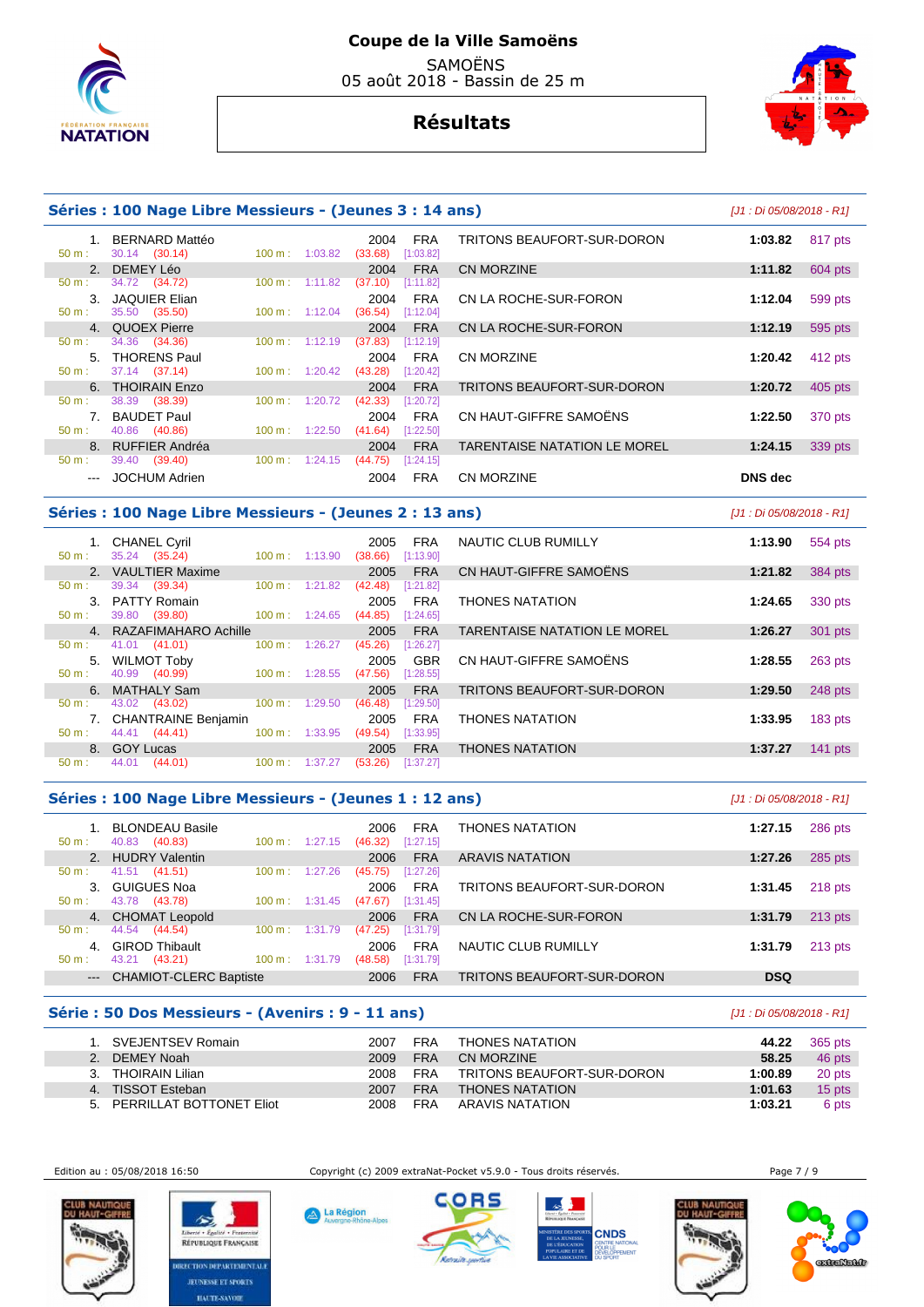



# **Séries : 50 Papillon Messieurs - (Seniors : 19 ans et plus)** [J1 : Di 05/08/2018 - R1]

|       | GAIDIOZ Kevin                  | 1987 | <b>FRA</b> | <b>THONES NATATION</b>     | 29.78          | 912 pts |
|-------|--------------------------------|------|------------|----------------------------|----------------|---------|
| 2.    | <b>LEGON Nicolas</b>           | 1992 | <b>FRA</b> | <b>ARAVIS NATATION</b>     | 30.45          | 872 pts |
|       | STENT-TORRIANI Jonathan        | 1965 | <b>FRA</b> | <b>THONES NATATION</b>     | 32.73          | 743 pts |
| 4.    | BERDUGO Yohann                 | 1996 | <b>FRA</b> | <b>THONES NATATION</b>     | 33.09          | 724 pts |
| 5.    | <b>WILMOT Robert</b>           | 1971 | GBR        | CN HAUT-GIFFRE SAMOËNS     | 35.21          | 615 pts |
| 6.    | <b>BESSON-MAGDELAIN Thomas</b> | 1994 | <b>FRA</b> | <b>ARAVIS NATATION</b>     | 35.64          | 594 pts |
|       | <b>BLUDZIEN Edouard</b>        | 1997 | <b>FRA</b> | <b>THONES NATATION</b>     | 36.58          | 549 pts |
| 8.    | <b>CHANEL Nicolas</b>          | 1971 | <b>FRA</b> | <b>NAUTIC CLUB RUMILLY</b> | 38.05          | 482 pts |
| 9.    | <b>FLEURY Xavier</b>           | 1977 | <b>FRA</b> | NAUTIC CLUB RUMILLY        | 38.33          | 470 pts |
| $---$ | <b>TKALAC Theo</b>             | 1992 | <b>FRA</b> | <b>THONES NATATION</b>     | <b>DNS</b> dec |         |
|       |                                |      |            |                            |                |         |

### **Séries : 50 Papillon Messieurs - (Juniors 3 - 4 : 17 - 18 ans)** [J1 : Di 05/08/2018 - R1]

|                        | 1. BERNARD Hugo           | 2000 | <b>FRA</b> | TRITONS BEAUFORT-SUR-DORON | 27.94          | 1025 pts |
|------------------------|---------------------------|------|------------|----------------------------|----------------|----------|
|                        | 2. COTTET-DUMOULIN Mathis | 2001 | <b>FRA</b> | CN MORZINE                 | 31.52          | 810 pts  |
|                        | 3. PERON Maxime           | 2000 | <b>FRA</b> | CN LA ROCHE-SUR-FORON      | 32.75          | 742 pts  |
| 4.                     | <b>WRONA Alexandre</b>    | 2001 | <b>FRA</b> | NAUTIC CLUB RUMILLY        | 34.20          | 665 pts  |
|                        | 5. QUOEX Antoine          | 2001 | <b>FRA</b> | CN LA ROCHE-SUR-FORON      | 34.28          | 661 pts  |
| 6.                     | <b>WRONA Tristan</b>      | 2001 | <b>FRA</b> | NAUTIC CLUB RUMILLY        | 37.11          | 524 pts  |
|                        | 7. MATHALY Léo            | 2001 | <b>FRA</b> | TRITONS BEAUFORT-SUR-DORON | 38.00          | 485 pts  |
|                        | 8. DELAMARRE Paul         | 2000 | <b>FRA</b> | CN LA ROCHE-SUR-FORON      | 41.97          | 326 pts  |
| $- - -$                | <b>VAULTIER Thomas</b>    | 2001 | <b>FRA</b> | CN HAUT-GIFFRE SAMOËNS     | <b>DSQ</b>     |          |
| $\qquad \qquad \cdots$ | <b>PUGEAUT Maxime</b>     | 2001 | <b>FRA</b> | CN HAUT-GIFFRE SAMOËNS     | <b>DNS</b> dec |          |

## **Séries : 50 Papillon Messieurs - (Juniors 1 - 2 : 15 - 16 ans)** [J1 : Di 05/08/2018 - R1]

|                     | 1. BARTHOD Matteo          | 2002 | <b>FRA</b> | CN LA ROCHE-SUR-FORON      | 29.64          | 920 pts        |
|---------------------|----------------------------|------|------------|----------------------------|----------------|----------------|
| 2.                  | <b>BLANC-GARIN Louis</b>   | 2002 | <b>FRA</b> | <b>THONES NATATION</b>     | 31.00          | 840 pts        |
| 3.                  | BEYLARD OZEROFF Matthieu   | 2003 | <b>FRA</b> | CN LA ROCHE-SUR-FORON      | 31.53          | 809 pts        |
| 4.                  | <b>REBIERE Enzo</b>        | 2002 | <b>FRA</b> | TRITONS BEAUFORT-SUR-DORON | 32.01          | 782 pts        |
| 5.                  | <b>BUISSON Noah</b>        | 2002 | <b>FRA</b> | CN LA ROCHE-SUR-FORON      | 33.53          | 700 pts        |
| 5.                  | <b>METRAL Robin</b>        | 2003 | <b>FRA</b> | NAUTIC CLUB RUMILLY        | 33.53          | 700 pts        |
| 7.                  | <b>FOUSSADIER Lancelin</b> | 2003 | <b>FRA</b> | CN LA ROCHE-SUR-FORON      | 34.33          | 659 pts        |
| 8.                  | <b>CHANEL Nathan</b>       | 2002 | <b>FRA</b> | NAUTIC CLUB RUMILLY        | 35.02          | 624 pts        |
| 9.                  | <b>GRILLET Antonin</b>     | 2003 | <b>FRA</b> | NAUTIC CLUB RUMILLY        | 35.07          | 621 pts        |
| 10.                 | JEFFERIES Jacques          | 2002 | <b>FRA</b> | <b>CN MORZINE</b>          | 35.36          | 607 pts        |
| 11.                 | <b>MOTTIER Antonin</b>     | 2003 | <b>FRA</b> | <b>THONES NATATION</b>     | 36.86          | 536 pts        |
| 12.                 | <b>WILMOT Jack</b>         | 2003 | <b>GBR</b> | CN HAUT-GIFFRE SAMOËNS     | 37.33          | <b>514 pts</b> |
| 13.                 | <b>BELLAHCENE Yanis</b>    | 2003 | <b>FRA</b> | CN LA ROCHE-SUR-FORON      | 37.51          | 506 pts        |
| 14.                 | <b>MOREAU Adrien</b>       | 2002 | <b>FRA</b> | <b>THONES NATATION</b>     | 37.61          | 502 pts        |
| 15.                 | <b>MOREAU Edgar</b>        | 2002 | <b>FRA</b> | <b>THONES NATATION</b>     | 38.46          | 465 pts        |
| 16.                 | PACCARD Teddy              | 2003 | <b>FRA</b> | <b>THONES NATATION</b>     | 38.76          | 452 pts        |
| 17.                 | MONET VIDONNE Roland       | 2003 | <b>FRA</b> | CN LA ROCHE-SUR-FORON      | 38.97          | 443 pts        |
| 18.                 | <b>MOGENIER Maxence</b>    | 2003 | <b>FRA</b> | CN HAUT-GIFFRE SAMOËNS     | 40.18          | 394 pts        |
| 19.                 | <b>CHARLES Mathieu</b>     | 2003 | <b>FRA</b> | <b>THONES NATATION</b>     | 40.36          | 387 pts        |
| 20.                 | GOY Noah                   | 2003 | <b>FRA</b> | <b>THONES NATATION</b>     | 43.10          | 287 pts        |
| 21.                 | <b>JULLIARD Jeremy</b>     | 2003 | <b>FRA</b> | CN LA ROCHE-SUR-FORON      | 51.41          | 75 pts         |
| $---$               | <b>FARNER Victor</b>       | 2003 | <b>FRA</b> | CN HAUT-GIFFRE SAMOËNS     | <b>DSQ</b>     |                |
| $\qquad \qquad -$   | <b>BERTHOD Arthur</b>      | 2002 | <b>FRA</b> | NAUTIC CLUB RUMILLY        | <b>DNS</b> dec |                |
| $\qquad \qquad - -$ | <b>CHRISTIN Axel</b>       | 2002 | <b>FRA</b> | <b>THONES NATATION</b>     | <b>DNS</b> dec |                |

## **Séries : 50 Papillon Messieurs - (Jeunes 3 : 14 ans)** [J1 : Di 05/08/2018 - R1]

勾

RÉPUBLIQUE FRANÇAISE **TON DEPARTEMENTAL JEUNESSE ET SPORTS HAUTE-SAVOIE** 

|    | BERNARD Mattéo   | 2004 | FRA        | TRITONS BEAUFORT-SUR-DORON | 32.55 | 753 pts |
|----|------------------|------|------------|----------------------------|-------|---------|
|    | 2. QUOEX Pierre  | 2004 | <b>FRA</b> | CN LA ROCHE-SUR-FORON      | 37.02 | 529 pts |
|    | 3. DEMEY Léo     | 2004 | <b>FRA</b> | CN MORZINE                 | 40.34 | 388 pts |
|    | 4. JAQUIER Elian | 2004 | <b>FRA</b> | CN LA ROCHE-SUR-FORON      | 41.26 | 352 pts |
| 5. | THORENS Paul     | 2004 | <b>FRA</b> | CN MORZINE                 | 41.82 | 332 pts |



 **Edition au : 05/08/2018 16:50 Copyright (c) 2009 extraNat-Pocket v5.9.0 - Tous droits réservés. Page 8 / 9** 

La Région